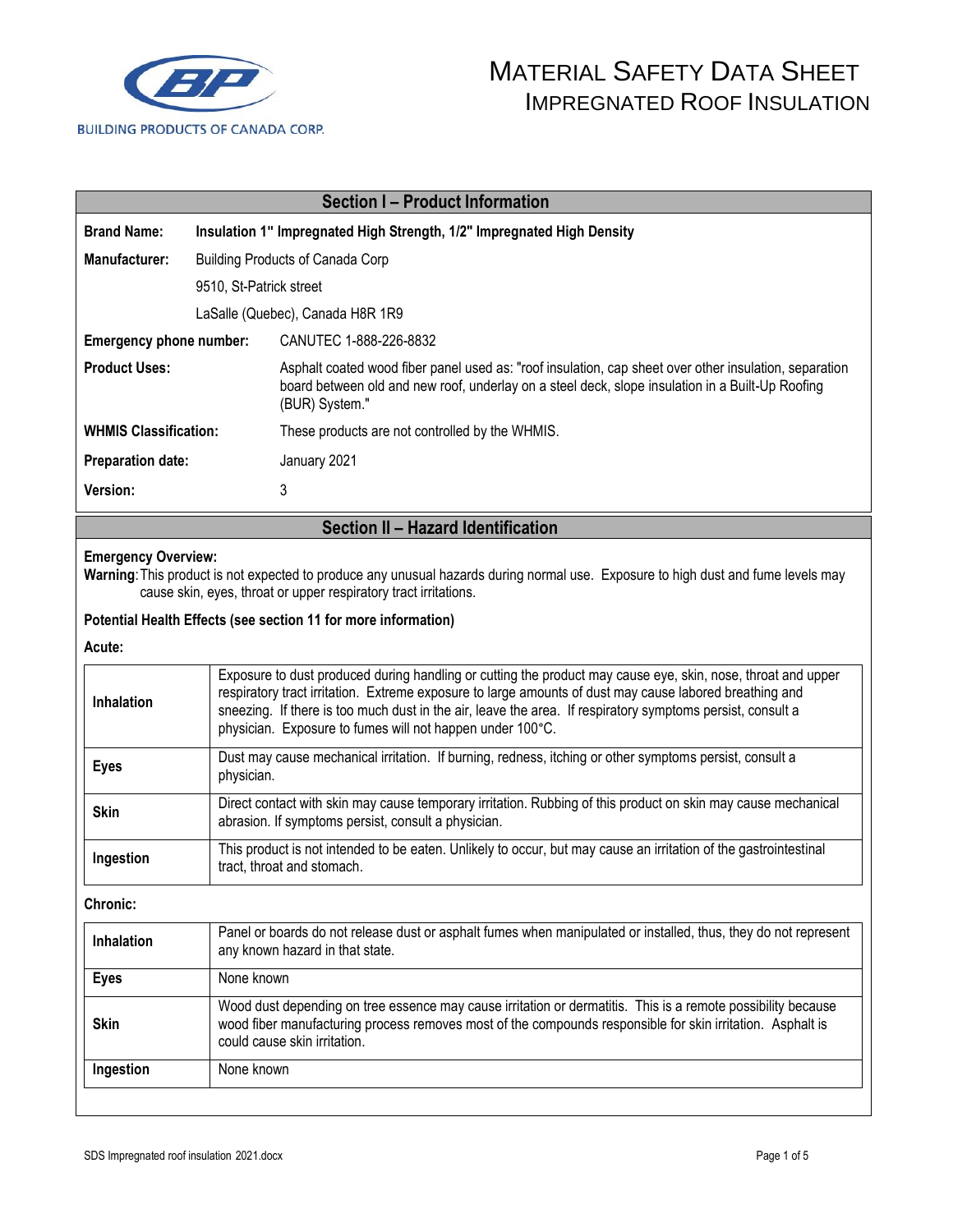

**Primary entry routes:** Inhalation, eyes and skin contact.

Carcinogenicity, teratogenicity, embryotoxicity, mutagenicity: This product has no carcinogenic, teratogenic, mutagenic, or embryotoxic known effects.

| Component                 | IARC.                      | <b>NTP</b> | <b>ACGIH</b>                  | CAL-65     |
|---------------------------|----------------------------|------------|-------------------------------|------------|
| Wood Fiber                | Not Listed                 | Not Listed | Not Listed                    | Not Listed |
| Starch                    | Not Listed                 | Not Listed | Not Listed                    | Not Listed |
| Wax                       | Not Listed                 | Not Listed | Not Listed                    | Not Listed |
| Wood Dust from sawing     | Carcinogenic to<br>Human   | Not Listed | Confirmed Human<br>Carcinogen | Cancer     |
| Oxidized asphalt          | Not Listed                 | Not Listed | Not Listed                    | Not Listed |
| Asphalt fumes (8052-42-4) | Carcinogenic to<br>animals | Not Listed | Suspected Human<br>Carcinogen | Not Listed |

# **Section III – Composition/ Information on ingredients**

| Component        | CAS No.    | EC No.    | Weight % |
|------------------|------------|-----------|----------|
| Wood Fiber       | Mixture    | Mixture   | >93      |
| Starch           | 9005-25-8  | 232-679-6 | <4       |
| Wax              | 8002-74-2  | 232-315-6 |          |
| Oxidized asphalt | 64742-93-4 | 265-196-4 | < 5      |

The components declared herein are not considered hazardous components as per WHMIS, OSHA and 29 CFR 1910.1200 legislations.

As per OSHA and WHMIS the above product is considered a consumable item and do not require a SDS or MSDS. However we want to disclose as much as possible information relating to health and safety, to ensure that the product is handled and used properly. This SDS contains valuable information for safe handling and proper use of the product. This SDS should be retained and available for employees and other users.

# **Section IV – First aid measures**

**Inhalation:** In case of inhalation of gas or vapor, remove person to fresh air. If breathing is difficult or ceases, administer oxygen. If symptoms persist, consult a physician. **Skin contact:** Wash skin with soap and water. If irritation persists, consult a physician. **Eye contact:** Flush eyes with water for 15 to 20 minutes. If irritation persists, consult a physician.

**Ingestion:** This product is not intended to be eaten. Ingestion is unlikely to occur. If ingestion occurs, consult a physician.

**Medical conditions which may be aggravated**: Pre-existing respiratory and lung diseases such as bronchitis, emphysema or asthma. Pre-existing skin conditions such as rashes and dermatitis.

**Notes to the physician:** This product is a mechanical irritant, acute exposure is not expected to produce any chronic health effect. Treatment should be aimed at alleviating symptoms.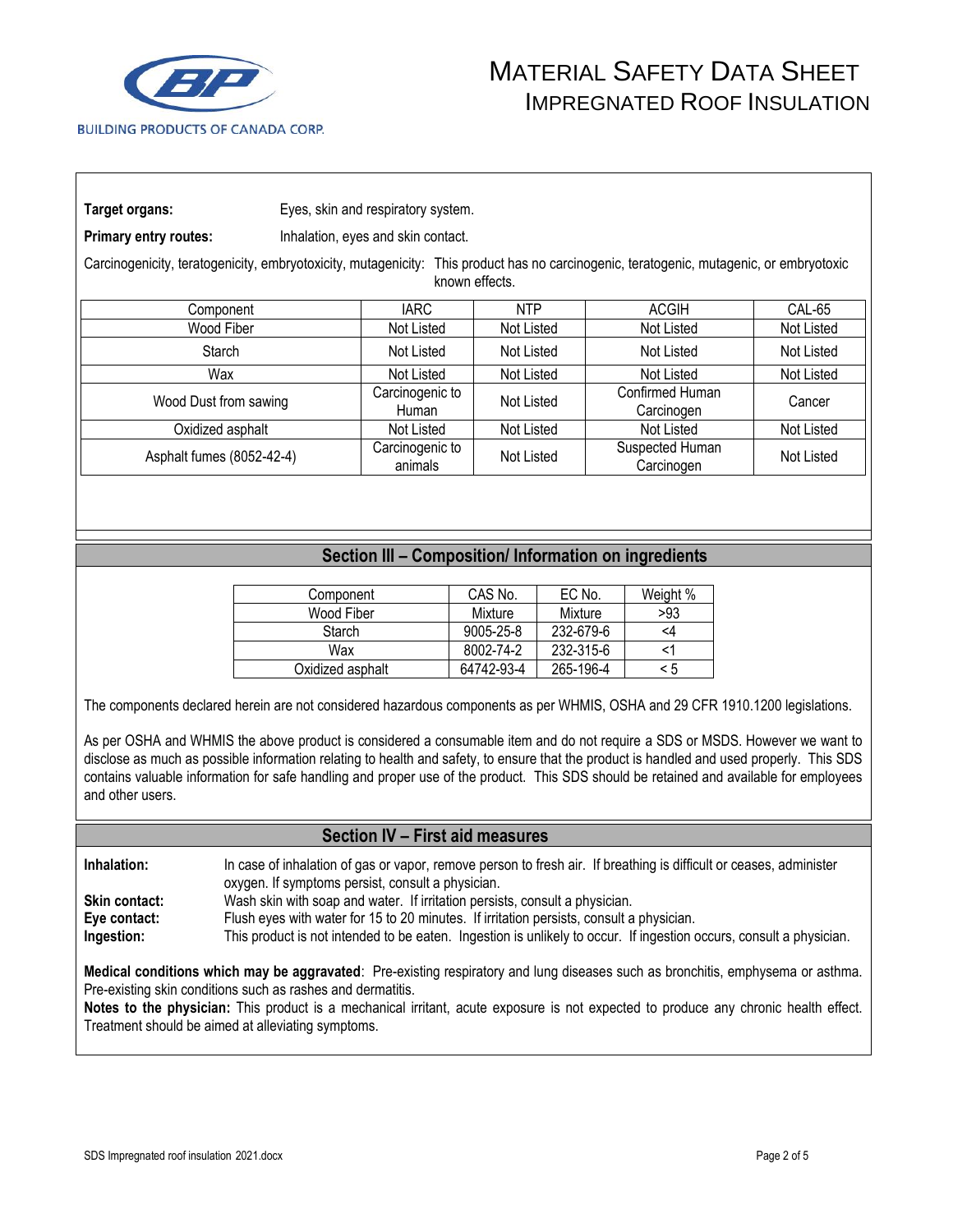

| Section V - Fire Fighting measures                                                                                                                                                                                                                                                                                                                                                                                                                                                                                                                                                                                                                                                                                                         |                                                                                                                                                                                                                                                                                                      |                                                                                                                                                                                                                                                                                                                                                                                                            |                          |                                          |                                               |  |
|--------------------------------------------------------------------------------------------------------------------------------------------------------------------------------------------------------------------------------------------------------------------------------------------------------------------------------------------------------------------------------------------------------------------------------------------------------------------------------------------------------------------------------------------------------------------------------------------------------------------------------------------------------------------------------------------------------------------------------------------|------------------------------------------------------------------------------------------------------------------------------------------------------------------------------------------------------------------------------------------------------------------------------------------------------|------------------------------------------------------------------------------------------------------------------------------------------------------------------------------------------------------------------------------------------------------------------------------------------------------------------------------------------------------------------------------------------------------------|--------------------------|------------------------------------------|-----------------------------------------------|--|
| Flash Point:<br>Auto-Inflammation Temperature:<br>Flammable Limits in air:<br>Flammability Classification:<br>Rate of Burning<br>Specific Dangers<br>Combustion products:<br>Fire Fighting Agents:                                                                                                                                                                                                                                                                                                                                                                                                                                                                                                                                         |                                                                                                                                                                                                                                                                                                      | 200°C (wood dust)<br>$>300^{\circ}$ C<br>Upper Flammable Limit (UFL):<br>No object<br>Lower Flammable Limit (LFL):<br>No object<br>B2 (DIN 4102)<br>Not Determined<br>When in contact with an ignition source, wood dust can be an explosion hazard.<br>Fire gives off normal combustion products.<br>Use dry powder, foam and water spray or appropriate extinguishing media for surrounding materials on |                          |                                          |                                               |  |
|                                                                                                                                                                                                                                                                                                                                                                                                                                                                                                                                                                                                                                                                                                                                            | fire.<br>Wear self-contained breathing apparatus and full protective clothing (see section 8).<br>Fire Fighting Procedures:                                                                                                                                                                          |                                                                                                                                                                                                                                                                                                                                                                                                            |                          |                                          |                                               |  |
|                                                                                                                                                                                                                                                                                                                                                                                                                                                                                                                                                                                                                                                                                                                                            |                                                                                                                                                                                                                                                                                                      | Section VI - Accidental release measures                                                                                                                                                                                                                                                                                                                                                                   |                          |                                          |                                               |  |
| Containment:<br>Clean-up:<br>Disposal:                                                                                                                                                                                                                                                                                                                                                                                                                                                                                                                                                                                                                                                                                                     | No special measure.<br>No special measure.<br>The finished product is a wood-based solid. Follow all local, municipal, provincial, state and federal<br>regulations. To remove, use standard means approved for disposal. Dispose in a landfill or use any<br>other method prescribed by regulation. |                                                                                                                                                                                                                                                                                                                                                                                                            |                          |                                          |                                               |  |
|                                                                                                                                                                                                                                                                                                                                                                                                                                                                                                                                                                                                                                                                                                                                            |                                                                                                                                                                                                                                                                                                      | Section VII - Handling and storage                                                                                                                                                                                                                                                                                                                                                                         |                          |                                          |                                               |  |
| Handling:<br>Dust can form an explosive mixture in air. Provide appropriate exhaust ventilation at machinery and at<br>places where dust can be generated. Use personal protective equipment as required (see section 8).<br>Avoid frequent or prolonged inhalation of wood dust. Wear the appropriate respiratory protection<br>against dust in poorly ventilated areas and if TLV is exceeded (see Sections 2 and 8). Use good safety<br>and industrial hygiene practices. Avoid contact with humidity and water. Presence of water may lead<br>to mold growth.<br>Store flat, in a dry, well ventilated place and away from sources of excessive heat. Product should be<br>Storage:<br>protected from the weather and direct sunlight. |                                                                                                                                                                                                                                                                                                      |                                                                                                                                                                                                                                                                                                                                                                                                            |                          |                                          |                                               |  |
|                                                                                                                                                                                                                                                                                                                                                                                                                                                                                                                                                                                                                                                                                                                                            |                                                                                                                                                                                                                                                                                                      | Section VIII - Exposure controls/personal protection                                                                                                                                                                                                                                                                                                                                                       |                          |                                          |                                               |  |
|                                                                                                                                                                                                                                                                                                                                                                                                                                                                                                                                                                                                                                                                                                                                            |                                                                                                                                                                                                                                                                                                      | Component<br>Wood Fiber<br>Starch                                                                                                                                                                                                                                                                                                                                                                          | Weight %<br>>93<br>$<$ 5 | TLV ( $mg/m3$ )<br>Not established<br>10 | PEL $(mg/m3)$<br>Not established<br>Total: 15 |  |
|                                                                                                                                                                                                                                                                                                                                                                                                                                                                                                                                                                                                                                                                                                                                            |                                                                                                                                                                                                                                                                                                      |                                                                                                                                                                                                                                                                                                                                                                                                            |                          | $\overline{2}$                           | Respirable: 5<br>$\overline{2}$               |  |
|                                                                                                                                                                                                                                                                                                                                                                                                                                                                                                                                                                                                                                                                                                                                            | Wax fumes<br>Wood Dust from sawing                                                                                                                                                                                                                                                                   |                                                                                                                                                                                                                                                                                                                                                                                                            | ---                      | 0.5                                      | Total: 5<br>Respirable: 5                     |  |
|                                                                                                                                                                                                                                                                                                                                                                                                                                                                                                                                                                                                                                                                                                                                            | Asphalt fumes                                                                                                                                                                                                                                                                                        |                                                                                                                                                                                                                                                                                                                                                                                                            |                          | 0.5                                      | Not established                               |  |
| ENGINEERING CONTROLS: Provide sufficient ventilation, i.e., enough to control airborne dust levels. Use ventilation to keep dust                                                                                                                                                                                                                                                                                                                                                                                                                                                                                                                                                                                                           |                                                                                                                                                                                                                                                                                                      |                                                                                                                                                                                                                                                                                                                                                                                                            |                          |                                          |                                               |  |

concentrations below permissible exposure limits. If cutting or trimming with power tools, dust collectors and local ventilation should be used. Avoid unnecessary exposure to dust and handle with care. Keep work area clean of dust by using an industrial vacuum cleaner with high efficiency filter or wetting down area with water. Never use compressed air and avoid dry sweeping.

If engineering controls are not possible, use safety glasses, gloves and dust respirator mask. Wear a NIOSH/MSHA approved respirator with cartridges in poorly ventilated areas or if TLV is exceeded.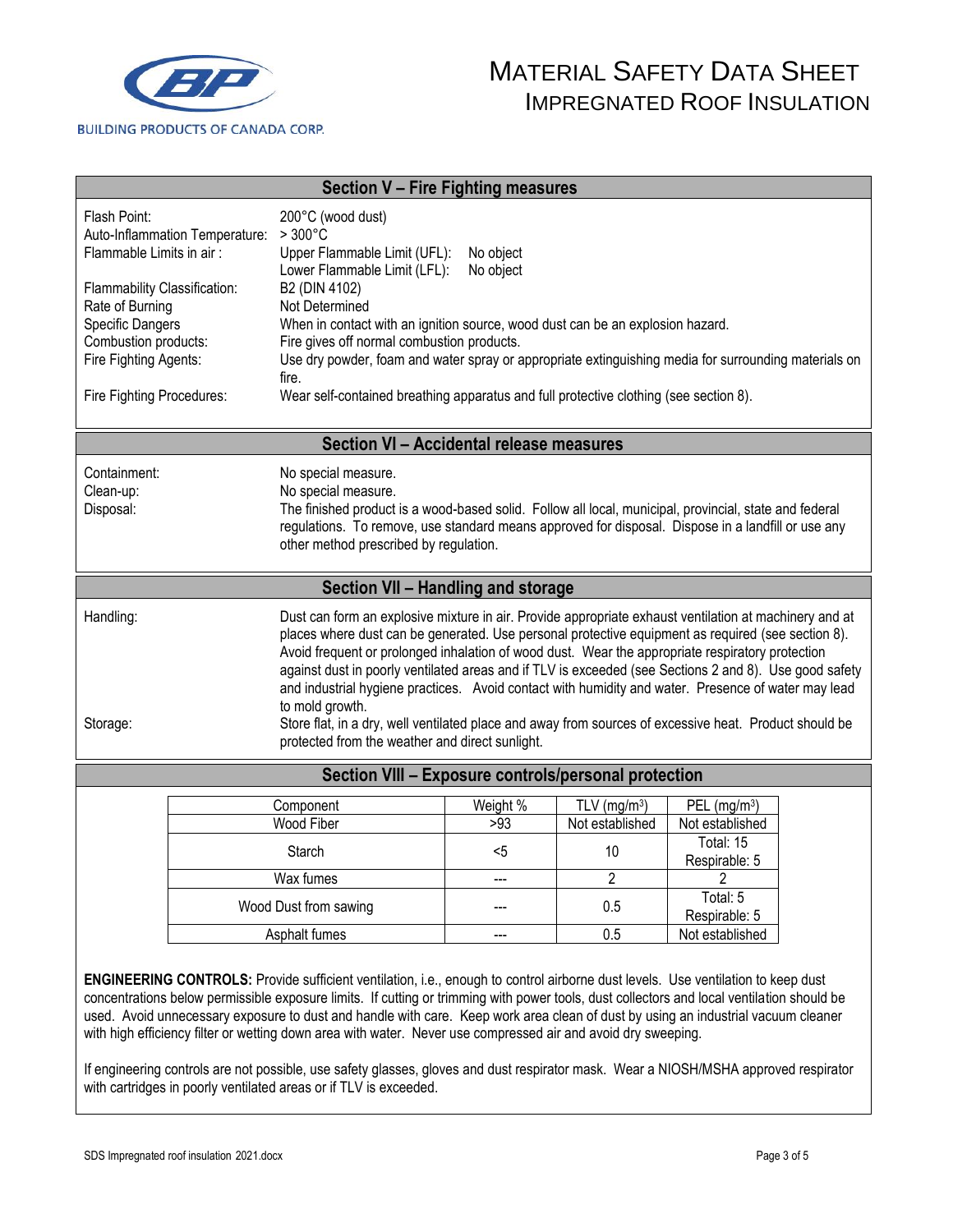

# MATERIAL SAFETY DATA SHEET IMPREGNATED ROOF INSULATION

| Section IX - Physical and chemical properties                                                                                                                                                                                                                      |                                                                                                                                                                                                                                                                                                                                                                                                                      |  |  |  |
|--------------------------------------------------------------------------------------------------------------------------------------------------------------------------------------------------------------------------------------------------------------------|----------------------------------------------------------------------------------------------------------------------------------------------------------------------------------------------------------------------------------------------------------------------------------------------------------------------------------------------------------------------------------------------------------------------|--|--|--|
| Appearance at 25°C:<br>Odor:<br>pH:<br>Density:<br>Melting Point:<br>Freezing Point:<br><b>Boiling Point:</b><br>Evaporation Rate:<br>Vapor Tension:<br>Vapor Density:<br>Relative Density (water = 1):<br>Solubility:<br>Decomposition Temperature:<br><b>VOC</b> | Solid<br>Neutral<br>No object<br>Not measured<br>No object<br>No object<br>No object<br>No object<br>No object<br>No object<br>< 1<br>Insoluble in water<br>Not measured<br>None                                                                                                                                                                                                                                     |  |  |  |
|                                                                                                                                                                                                                                                                    | Section X - Stability and reactivity                                                                                                                                                                                                                                                                                                                                                                                 |  |  |  |
| Stability:<br>Condition to avoid:<br>Incompatibility:<br>Hazardous Polymerization<br>Hazardous Decomposition                                                                                                                                                       | Stable.<br>Contact with moisture and humidity may alter the product and even cause some mold development.<br>None known<br>Will not occur<br>The decomposition products are those expected from wood. These decomposition products may<br>include carbon oxides ad carbon particles. Thermal-oxidative degradation of wood produces irritating<br>fumes and gases.                                                   |  |  |  |
|                                                                                                                                                                                                                                                                    | Section XI - Toxicological information                                                                                                                                                                                                                                                                                                                                                                               |  |  |  |
| <b>Acute Effects:</b><br>Chronic Effects/Carcinogenicity                                                                                                                                                                                                           | None are known for the product. However, direct contact with any dust, including wood dust, can<br>mildly irritate mucous membranes of your nose and eyes. None are known for the product.<br>None are known for the product. However, repeated contact with wood dust can cause skin irritation,<br>dermatitis or respiratory sensitization or irritation, because of the quinolic content of some wood<br>essence. |  |  |  |
| Section XII - Ecological Information                                                                                                                                                                                                                               |                                                                                                                                                                                                                                                                                                                                                                                                                      |  |  |  |
| <b>Environmental Toxicity:</b><br>Ecotoxicity Value:                                                                                                                                                                                                               | This product has no known adverse effect on ecology<br>Not determined                                                                                                                                                                                                                                                                                                                                                |  |  |  |
| <b>Section XIII - Disposal considerations</b>                                                                                                                                                                                                                      |                                                                                                                                                                                                                                                                                                                                                                                                                      |  |  |  |
| Disposal:                                                                                                                                                                                                                                                          | The finished product is a wood based solid. It may be recycled in local facilities. If unable to recycle<br>dispose of the material in accordance with all local, municipal, provincial, state and federal regulations.<br>Use standard means approved for disposal. Dispose in a landfill or use any other method prescribed<br>by regulation.                                                                      |  |  |  |